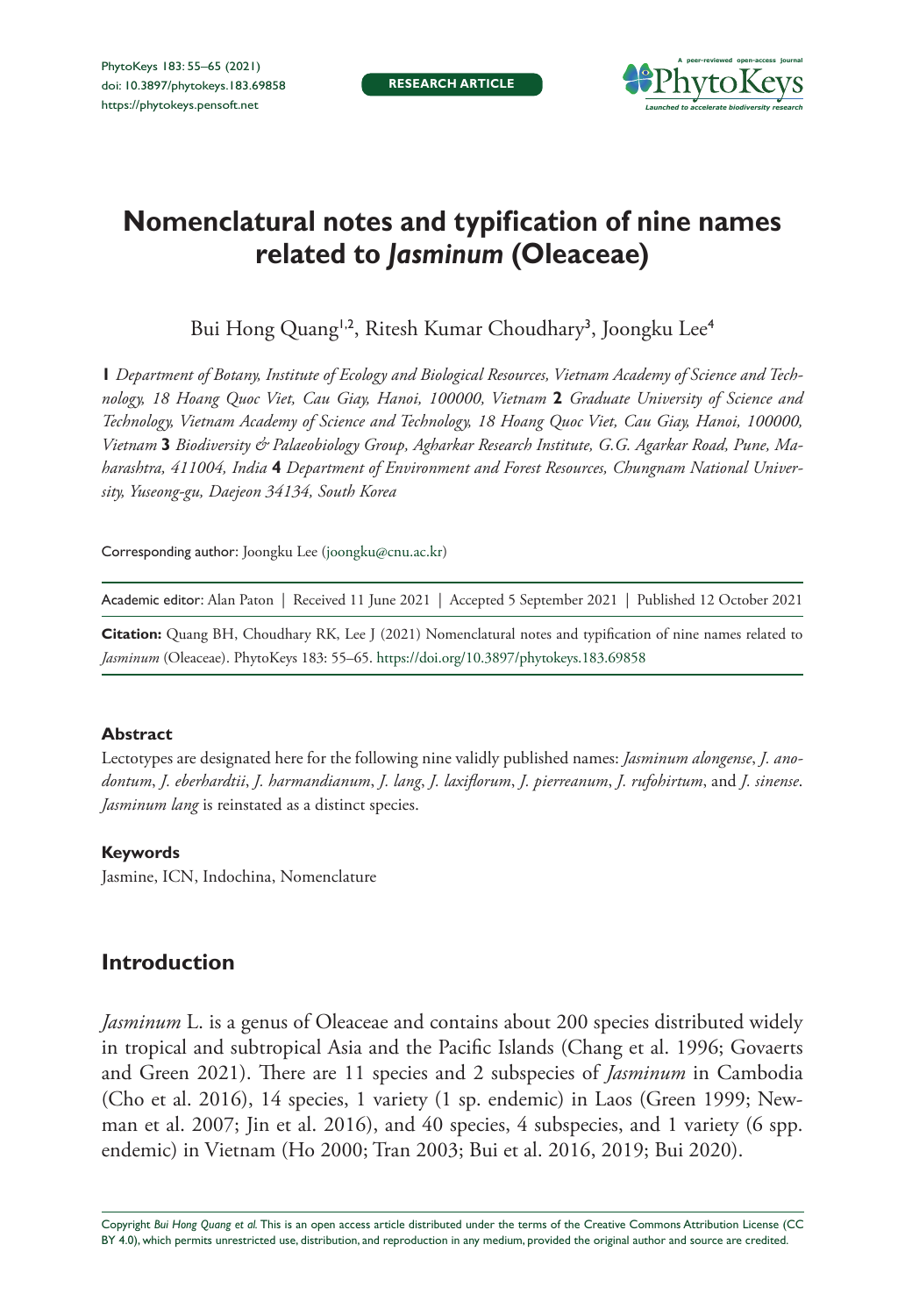During our study on the genus *Jasminum* in Indo-China, we could not find holotypes related to nine *Jasminum* names viz. *Jasminum alongense*, *J. anodontum*, *J. eberhardtii*, *J. harmandianum*, *J. laxiflorum*, *J. pierreanum*, *J. rufohirtum*, *J. lang*, and *J. sinense*. Therefore, we have designated lectotypes for these names following Art. 9.3, and 9.11 of the Shenzhen Code (Turland et al. 2018).

#### **Materials and methods**

The following herbaria were consulted either virtually or in-person to trace the type specimens: A, BM, E, HN, IBK, IBSC, K, KUN, LE, MW, NY, P, PE, S, SING, SN, US VNM, and WU (acronyms followed Thiers 2020). Images available on JSTOR Global Plants [\(https://plants.jstor.org/](https://plants.jstor.org/)), Tropicos, International Plant Names Index (IPNI), and Plants of the World Online (POWO) along with relevant monographs and Floras (Gagnepain 1933a, b; Kobuski 1939, 1959; Chang et al. 1996; Green 1993, 1995, 2000, 2003, 2004) were also scrutinized.

#### **Typification of the names**

Gagnepain in Flore Générale de L'Indochine. (Vol. 3), which was published in March 1933, documented 31 *Jasminum* species from the Indochina region and described 11 of them as new to science (1933a). In the same year, he described 13 new *Jasminum* species in Bulletin de la Societe Botanique de France [Vol. 80 (1)] including those 11 species which were already described by him (Gagnepain 1933a; Gagnepain 1933b). To confirm the publication date of the later publication, we contacted Dr. K.N. Gandhi, Sr. Nomenclature Registrar, Harvard University (*Pers. comm.*), who further communicated with the Harvard Botany librarian Ms. Gretchen Wade. The title page of Bulletin Soc. Bot. France vol. 80(1) was found, revealing "The proof for this issue was made May 23, 1933" (English translation). Therefore, we believe the priority of publication goes with Fl. Indo-Chine (Gagnepain 1933a), published in March 1933, and the *Jasminum* names are treated here accordingly.

## **1.** *Jasminum alongense* **Gagnep., Fl. Indo-Chine [P.H. Lecomte et al.] 3: 1052 (1933a); Bull. Soc. Bot. France 80: 73 (1933b)**

Lectotype (here designated).– Tonkin [Vietnam]. baie d'Along, île aux Biches, île près de Hongay, 8 November 1911, *H. Lecomte et A. Finet 840*, P00087775 (P, image!); Isolectotypes: P00087776 (P, image!); [P00087775, P00087776 (K, image!; without any K Barcode)].

**Nomenclatural notes.** While describing *Jasminum alongense*, Gagnepain (1933a) referred to the specimens collected by H. Lecomte and A. Finet from Tonkin (presently in North Vietnam) Hongay (Hon Gai/ present-day Ha Long Bay). Several duplicates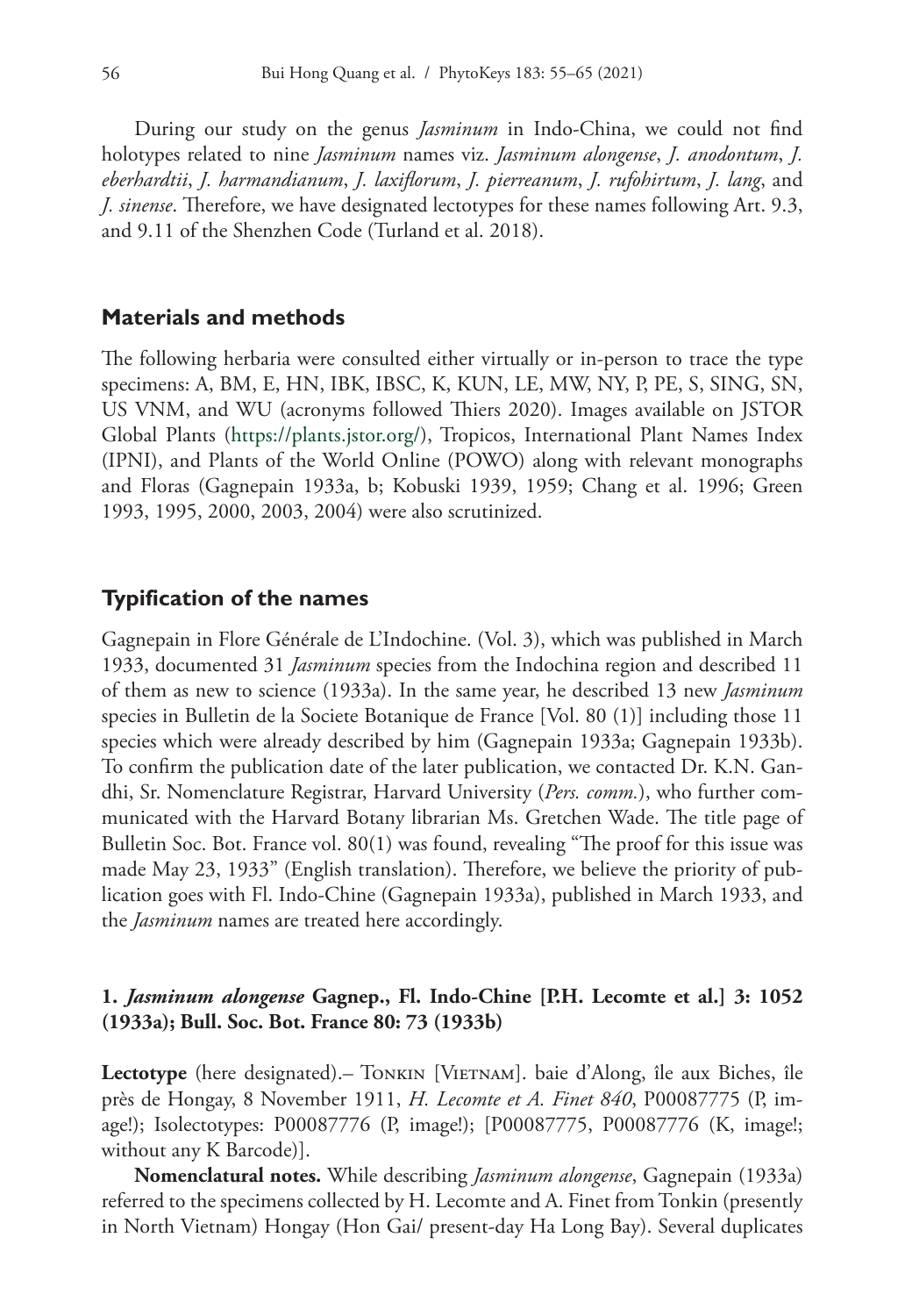of the same were submitted at P. However, some of them were sent to K, evident from the label on these collections. We could locate two specimens at P (P00087775 and P00087776), and four at K. All K specimens are originally from P, pasted on new sheets and without any K barcode. Two of them, however, possess the preexisting P barcodes P00087775 and P00087776 but the remaining two do not have any). Specimens P00087775 and P00087776 at P are annotated as holotype and isotype respectively, however, they were never published effectively. A thorough survey of literature and virtual herbaria revealed that earlier workers (Ho 2000; Tran 2003) did not designate a lectotype for the name *J*. *alongense*. Therefore, following Art. 9.6 of the Shenzhen Code (Turland et al. 2018), P00087775 at P is being designated here as the lectotype of *J*. *alongense*. This specimen not only best matches with the original description but also possesses the reproductive parts and original drawing of the dissected floral parts.

**Ecology and phenology.** Grows on the Limestone Mountains of the islands of Ha Long Bay. Flowering in November – December, fruiting in March – April.

Distribution. VIETNAM, Endemic to Quang Ninh (Ha Long Bay, Hon Gai) Province.

## **2.** *Jasminum anodontum* **Gagnep., Fl. Indo-Chine [Lecomte et al.] 3: 1040 (Fig. 118) (1933a); Bull. Soc. Bot. France 80: 73 (1933b)**

Lectotype (here designated):–VIETNAM. Cochinchine, Bien Hoa, Bruossailles [refers to scrub vegetation], Dong Nai Province, *C. Thorel 949*, P00644260 (P, image!); isolectotypes: P00644261, P00644262 (P, images!).

Syntypes. ANNAM [VIETNAM]. Ca-na, Phanrang, 500 m.a.s.l., [Ninh Thuận Province], 12 March 1923, *E. Poilane 9040*, P04046604 (P, image!); Cochinchine [Vietnam]. Bien Hoa, [Dong Nai Province], *C. Thorel 943*, A00105304, A00105305 (A, images!).

**Nomenclatural notes.** In the protologue of *Jasminum anodontum*, Gagnepain (1933a) referred to two gatherings without citing any field number. The first referred to the collections made by E. Poilane from Ca-na, Phanrang (presently Ninh Thuận) in Annam (present-day Vietnam). Whereas the second referred to the collections made by C. Thorel at Bien-hoa, (Dong Nai Province) from Cochinchine (presently in South Vietnam). However, Gagnepain (1933b), in his other publication, only cited the specimens collected by Thorel viz. *C. Thorel 943* as the original material. We could find this specimen in duplicate at A (A00105304, A00105305), indicated as isosyntypes by P.S. Green. We found some other of Thorel's specimens P00644260, P00644261, P00644262 (all bearing the same number – *C. Thorel 949*) at P. One of them (P00644260) has the original drawings of the dissected floral parts by Gagnepain. A critical survey of literature and herbarium specimens revealed that earlier workers (Green 2000, 2003; Ho 2000; Tran 2003) did not designate lectotype for *J*. *anodontum*. Among all of them, we found P00644260 to represent the species best as per the protologue and, therefore, we designate this specimen here as the lectotype of *J. anodontum* following Arts. 9.3 and 9.11 of the Shenzhen Code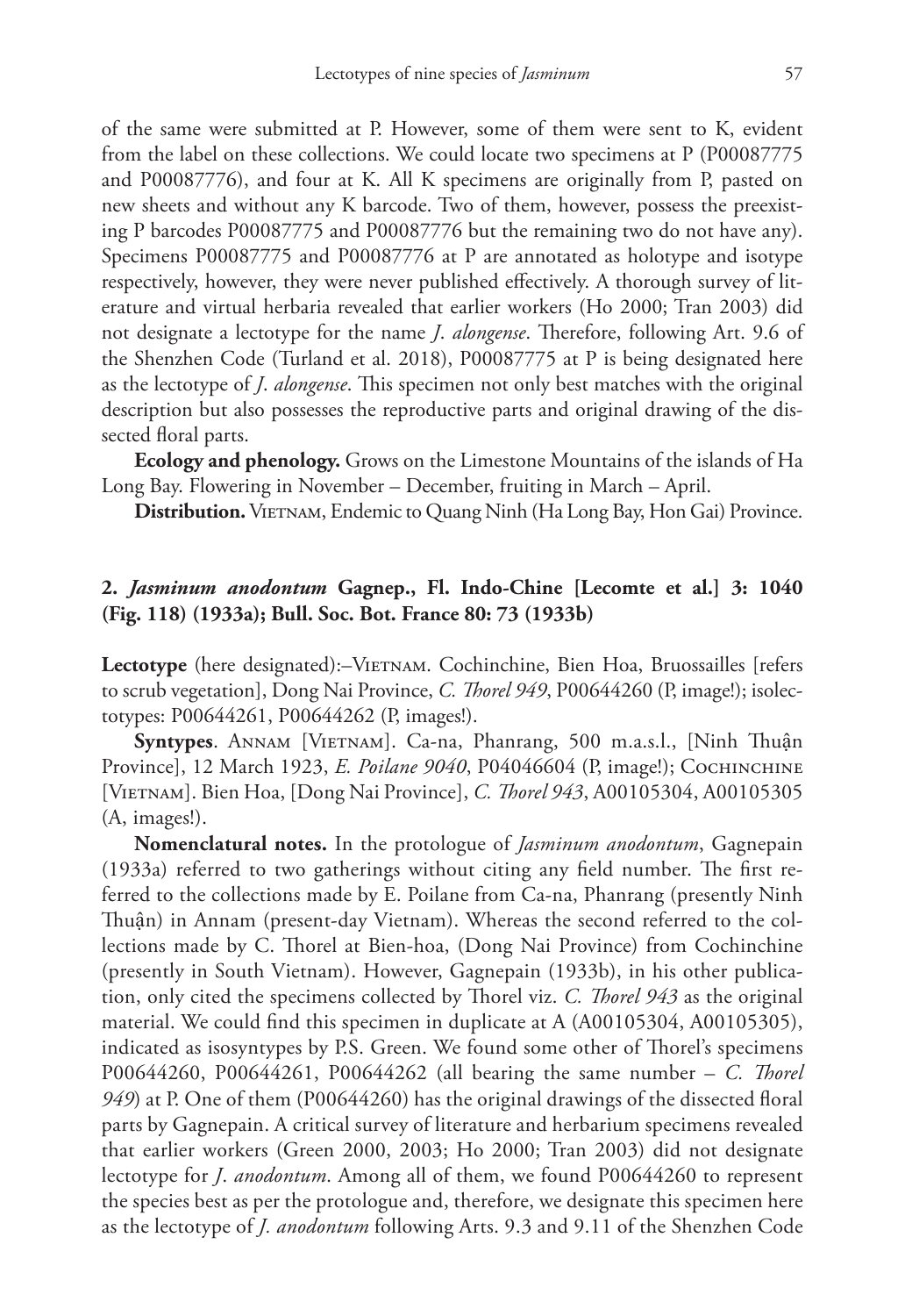(Turland et al. 2018). Thorel's specimens at A are either incomplete or in fruiting, not representing all characters as per the protologue. Therefore, they are designated here as syntypes.

**Ecology and phenology.** Forest along the roadside, often near the water source. Flowering in January-February, fruiting in March –April.

Distribution. THAILAND, VIETNAM, (Dak Lak (Dak Mil, Dak Minh), Ninh Thuan (Thuan Nam), Binh Thuan (Phan Thiet), Dong Nai (Bien Hoa City, Vinh Cuu Dong Nai Nature-Culture Reserve). Provinces.

## **3.** *Jasminum eberhardtii* **Gagnep., Fl. Indo-Chine [Lecomte et al.]. 3: 1051, 1047 (1933a), (Fig.119); Bull. Soc. Bot. France 80: 73 (1933b)**

Lectotype (here designated):- VIETNAM. Hoa-Binh Province, Mai-Ha, *P.A. Eberhardt 4323*, P00644271 (P, image!); Isolectotype: P00644273 (P, image!).

**Nomenclatural notes.** *Jasminum eberhardtii* was described (Gagnepain 1933a,b) based on the collections made by P.A. Eberhardt (Coll. no. 4323) from Hoa-Binh Province in northern Vietnam. While searching for the original materials of *J. eberhardtii*, we could locate two specimens P00644271 and P00644273, matching the original description (Art. 9.6 of ICN, Turland et al. 2018), but neither of them was designated as a lectotype (Ho 2000; Tran 2003). Therefore, we selected P00644271, as a lectotype following Arts. 9.3 and 9.11 of ICN (Turland et al. 2018) as it best represents the species. The other specimen (P00644273) is designated as isolectotype.

**Ecology and phenology.** Grows in the forest between 300–1200 m.a.s.l. Flowering in April – May, fruiting in June – July.

Distribution. VIETNAM. Endemic to Hoa Binh (Mai Chau, Mai Ha), and Lao Cai Provinces.

## **4.** *Jasminum harmandianum* **Gagnep., Fl. Indo-Chine [Lecomte et al.] 3: 1045, 1047 (Fig. 119) (1933a); Bull. Soc. Bot. France 80: 74 (1933b)**

**Lectotype** (here designated):– Laos. *M. Massie s.n.* P00644289. (P, image!); Isolectotype: A00063064 (A, image!).

**Syntypes.** Cambodia. Expédition du Mékong, Bassac, 1866, *C. Thorel s.n.*, P00644288 (P, image!); K000901473 (K, image!). VIETNAM. delta du Mékong: Núi Cam, 01 June 1876, *F.J. Harmand 633*, A00063063 (A, image!); P00644290, P00644291, P00644292 (P, images!).

**Nomenclatural notes.** *Jasminum harmandianum* was described (Gagnepain 1933a,b) on the basis of three gatherings collected (*Massie s.n.*, *C. Thorel s.n.*, *F.J. Harmand 633*) from Laos, Cambodia (Expédition du Mékong, Bassac) and Vietnam. We found all these elements deposited in P and A, some of them with two duplicates. A survey of literature and virtual herbaria revealed that earlier workers (Green 2000;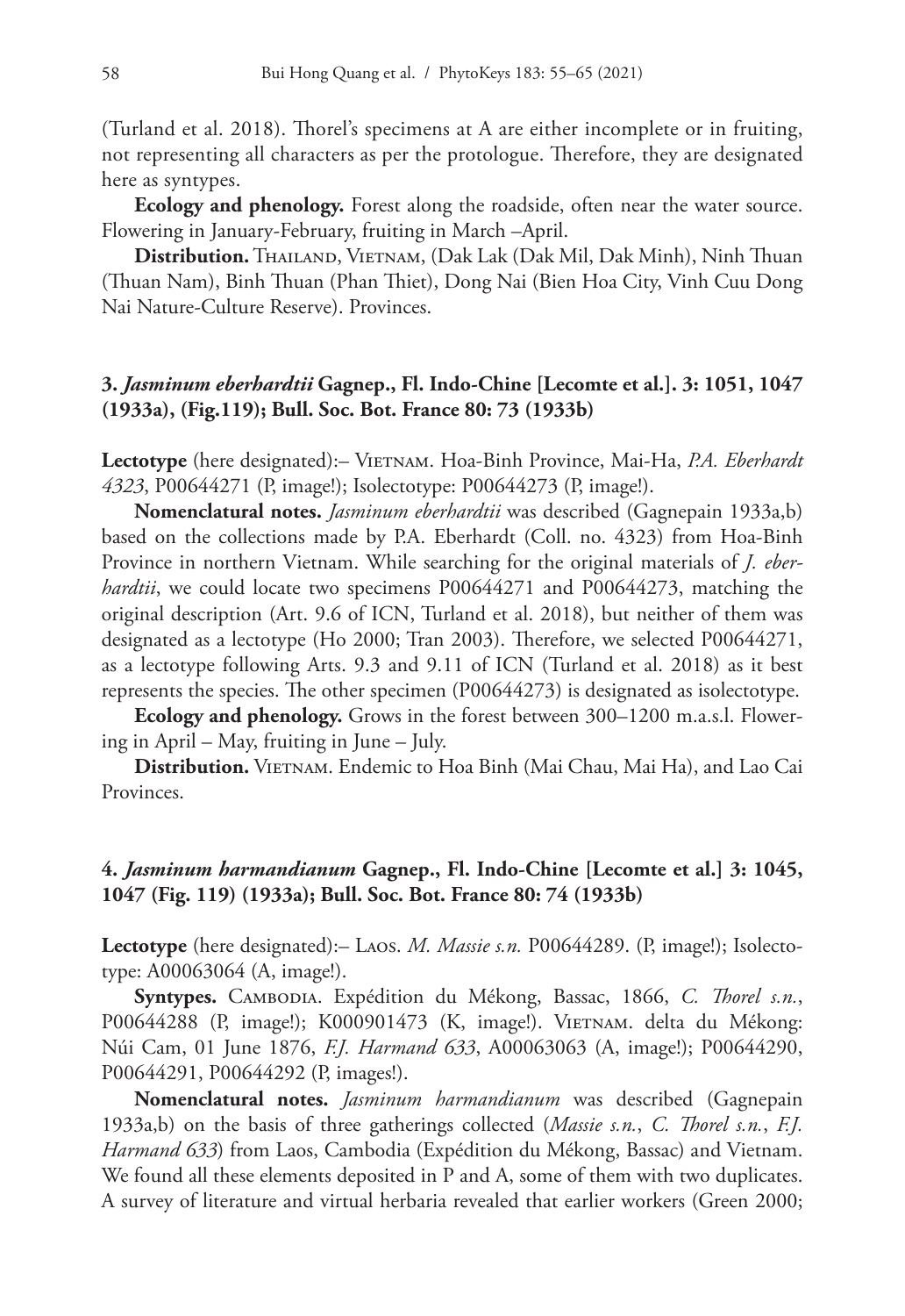Ho 2000; Tran 2003) had not designated a lectotype for this species. The specimen P00644289 at P collected by Massie represents species best and has a complete original label. Therefore, it was selected as a lectotype for *J. harmandianum* following Art. 7.11 of ICN (Turland et al. 2018). However, we found a duplicate of the same at A having barcode A00063064 which was distributed from P, as evident from its label. It is designated here as an isolectotype.

**Ecology and phenology.** Grows in the forest at 100–1000 m.a.s.l. Flowering in June – July, fruiting in August – September.

Distribution. CAMBODIA, LAOS, THAILAND and VIETNAM. Dak Lak (Dak Mil), Kon Tum (Chu Mon Ray National Park), and An Giang (Nui Cam) Provinces.

#### **5.** *Jasminum lang* **Gagnep., Fl. Indo-Chine [Lecomte et al.]. 3: 1046 (1933a); Bull. Soc. Bot. France 80: 77 (1933b)**

**Lectotype** (here designated):– Vietnam. Kiên Khê, in collib. Dong Bau, (Ha Nam Province), 31 March 1885, *H.F. Bon 2869*, P00640614 (P, image!); Isolectotype: K000901460 (K, image!).

**Syntypes.** VIETNAM. Kiên Khê, in collib. Dong Bau, (Ha Nam Province), 19 March 1884, *H.F. Bon 2604*, P00640615 (P, image!); Presqu'ile de Nui-han-heo (Hon Heo mountain, currently in Ninh Hoa Town, Khanh Hoa Province), 12 June 1933, *Poilane 6867* (K, image!), VNM00021039 (VNM, image!).

**Nomenclatural notes.** *Jasminum lang* was described (Gagnepain 1933a,b) based on three gatherings (*H.F. Bon 2604*, *2869 and Poilane 6867*) collected from north, and south Vietnam. We found two duplicates matching the detailed description and specimen label information. A survey of literature and multiple herbaria revealed that a lectotype for *J. lang* had not been designated in earlier studies (Ho 2000; Tran 2003). We, therefore, selected the P specimen (P0040614) as a lectotype for *Jasmnium lang* following Arts. 9.3 and 9.11 of ICN (Turland et al. 2018) as it represents the species best. The other specimen at K (K000901460) is designated here as isolectotype.

**Taxonomic notes.** *Jasminum lang* is known from China and Vietnam (Gagnepain 1933a,b; Chia 1952; Miao 1984; Chang et al. 1996; Ho 2000). During the course of our revisionary work, we critically compared the morphological characters of *Jasminum lang* with *Jasminum coffeinum* Hand.-Mazz. because of their morphological differences and their treatment as synonyms (Chang et al. 1996; Green 2006). Our field observation and study of the multiple specimens housed in various national and international herbaria made us realize that the species are morphologically different. Indeed, the characters used for their delimitation (Handel and Heinrich 1925; Gagnepain 1933a,b; Chia 1952; Miao 1984; Chang et al. 1996; Ho 2000), as indicated in Table 1, clearly indicate that they are different entities. Therefore, we reinstate *J. lang* Gagnep., as a distinct species.

**Ecology and phenology.** Grows in the forest at altitude 100–800 m.a.s.l. Flowering in February – April, fruiting May – June.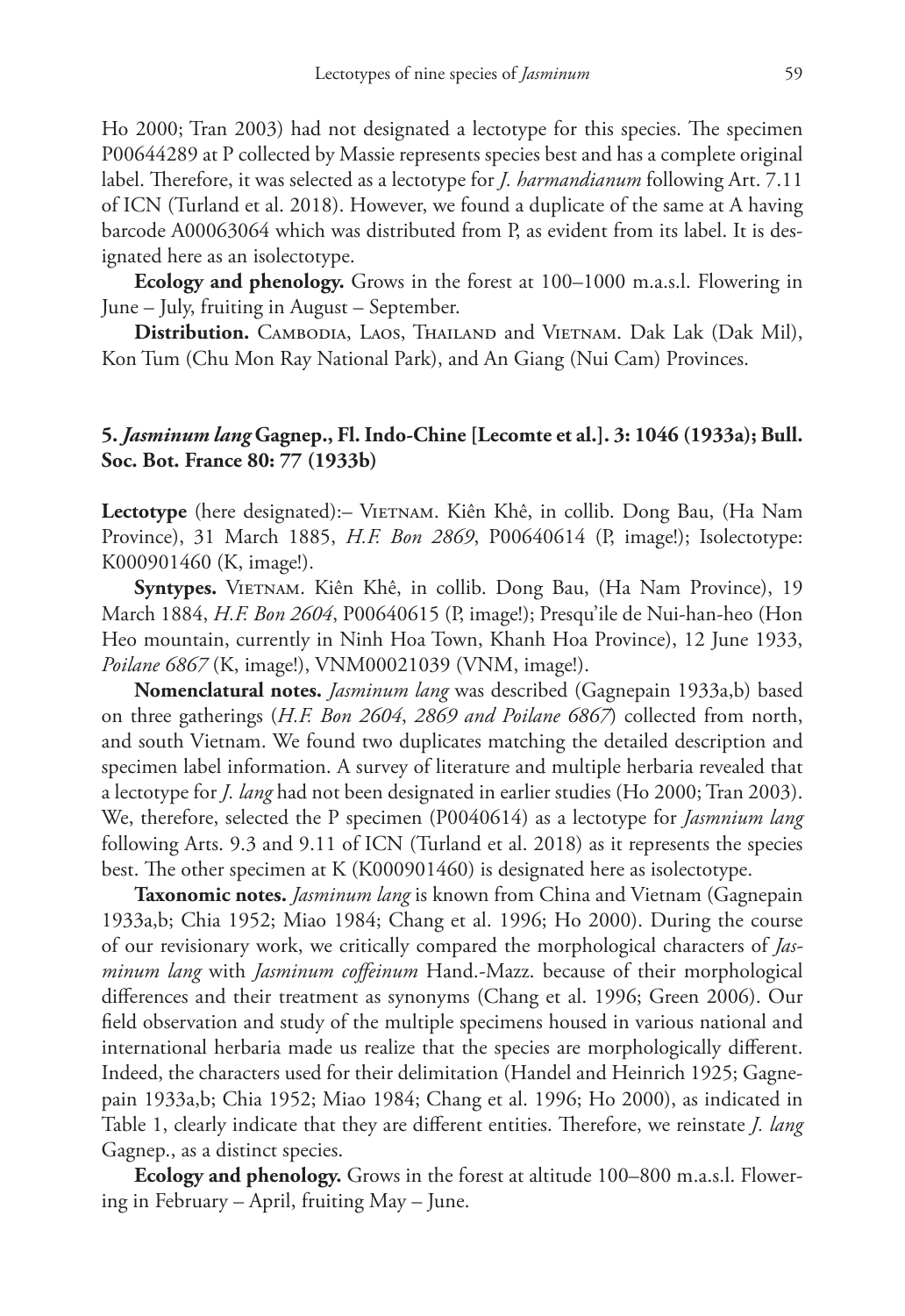| Morphological       | Jasminum lang                                       | Jasminum coffeinum                                    |
|---------------------|-----------------------------------------------------|-------------------------------------------------------|
| characters          |                                                     |                                                       |
| <b>Branchlets</b>   | terete or compressed                                | terete or 4-angled, narrowly winged                   |
| Number of secondary | $7 - 11$                                            | $5 - 9$                                               |
| veins in leaf       |                                                     |                                                       |
| Petiole length      | $0.8-2.5$ cm long                                   | $1-2$ cm long                                         |
| Inflorescence       | solitary, terminal or axillary 2-6 flowered         | subopposite or fascicled in leaf axils, 3-10 flowered |
| <b>Bracts</b>       | $linear. 5-11 mm$                                   | ovate or spatulate, 2-5 mm                            |
| Calyx               | glabrous, tube 2.8-4 mm; lobes 6-8, linear, 0.5-1.8 | puberulent, tube ca. 4 mm; lobes 5, narrowly deltate, |
|                     | cm, enlarged to $2-3$ cm in fruit                   | $1-2$ mm, not enlarged in fruit                       |
| Corolla             | white, pink outside, lobes narrowly lanceolate,     | white, lobes lanceolate, $1-1.2$ cm                   |
|                     | $2 - 2.5$ cm                                        |                                                       |

**Table 1.** Morphological differences between *Jasminum lang* and *J. coffeinum.*

Distribution. VIETNAM. Endemic to Hoa Binh (Mai Chau), Ha Nam (Kien Khe), Quang Ninh (Ha Long bay), and Khanh Hoa (Hon Heo, Hon Ba Nature Reserve) Provinces.

#### **6.** *Jasminum laxiflorum* **Gagnep., Fl. Indo-Chine [Lecomte et al.] 3: 1055 (1933a); Bull. Soc. Bot. France 80: 75 (1933b)**

Lectotype (here designated): VIETNAM. Austro-Cochinchine, Tanh-huyen, Thu-duc, Baria, Bien-hoa (Dong Nai Province), 01 December 1868, *L. Pierre 327*, P03868745 (P, image!); Isolectotypes: A00105308, A00105309, A00105310, A00105313 (A, images!); BM000997658 (BM, image!); P03868746, P03868747, P03868750 (P, images!).

**Syntypes.** VIETNAM. *C. Thorel 862*, A00105593 (A, image!); P03868756, P03868755 (P, images!); S09–37061 (S, image!); Phu-mi, 1875 *Godefroy s.n.* P03868749 (P, image!); 26 January 1903, Phu-mi, *D.G.J.M. Bois 2180*, A00105307 (A, image!); Phu-mi, P03868743 (P, image!); Bien-hoa à Xuan-loc (Dong Nai Province), 12 January 1914, *A. Chevalier 29979*, P03868744 (P, image!); Nui dinh pro de Baria (Ba Ria-Vung Tau Province), 100 m, 27 October 1919, *E. Poilane 671*, A00105311 (A, image!), P03868753, (P, image!); environs de Saigon (Ho Chi Minh city), 28 January 1926, *F. Evrard 2618*, *coll. Khai 161*, P03868742 (P, image!); km. 80.500 de la route col. N°20 pro: du Haut Donaï délégation de Djyrinh (Dinh Linh, Lam Dong Province), 19 October 1931, *E. Poilane 19787*, P03868752 (P, image!); A00105312, (A, image!).

**Nomenclatural notes.** *Jasminum laxiflorum* was described (Gagnepain 1933a,b) based on seven gatherings (*E. Poilane 19787*, *F. Evrard 2618*, *coll. Khai 161*, *C. Thorel 862*, *L. Pierre 327*, *A. Chevalier 29979*, and *Godefroy s.n*) collected from South Vietnam. None of them was designated as a holotype. We found nine specimens matching the original description and information given on the labels which are included in the protologue, and several duplicates. A survey of the literature (Ho 2000; Tran 2003) and multiple herbaria revealed that a lectotype for *J. laxiflorum* has not yet been designated. Therefore, *L. Pierre 327*, the specimen P03868745 at P, which best represents the species, is designated here as a lectotype following Arts. 9.3 and 9.11 of ICN (Turland et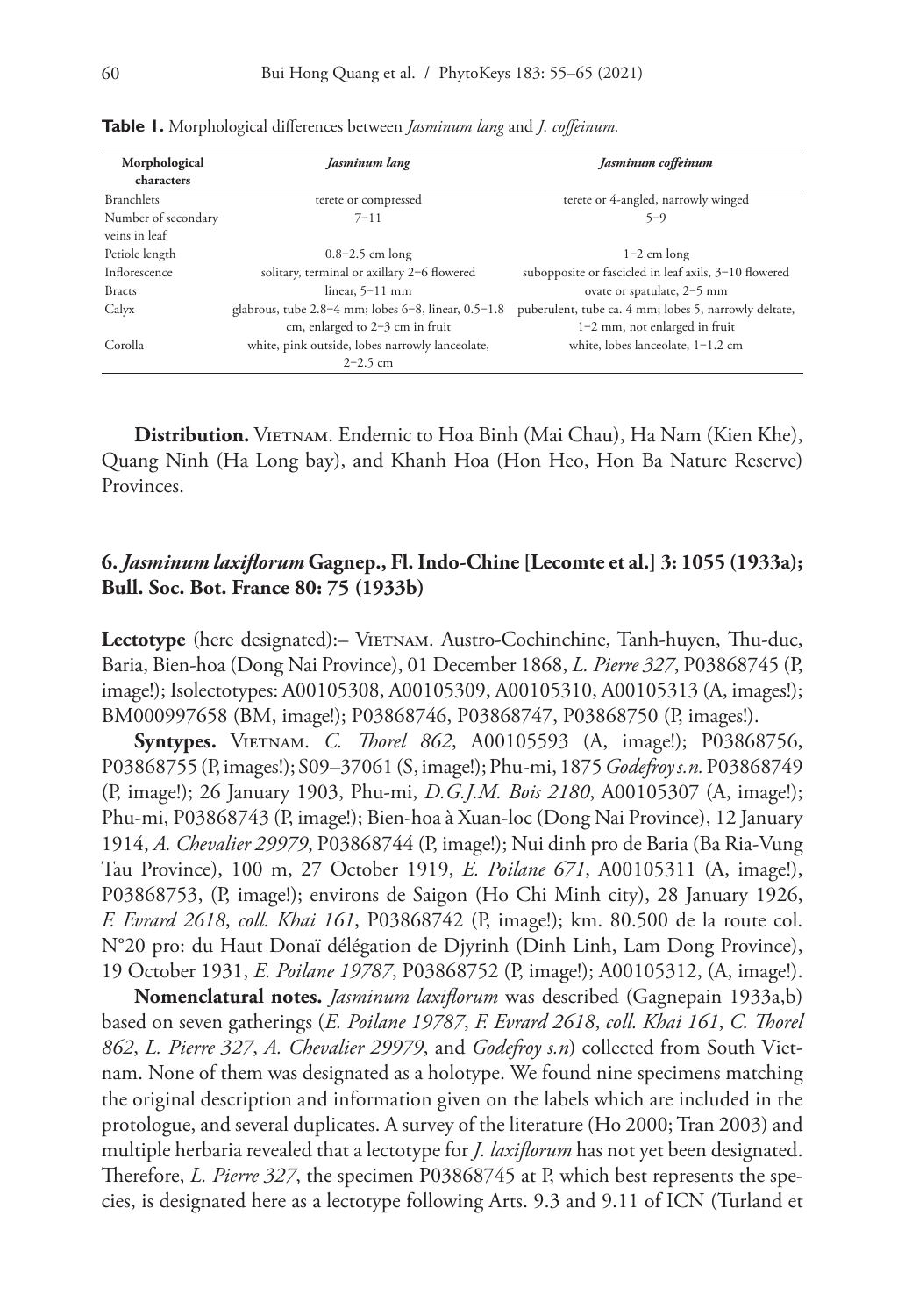al. 2018). Other specimens at A, P, and BM (A: A00105308, A00105309, A00105310, A00105313; BM: BM000997658; P: P03868746, P03868747, P03868750) are designated here as isolectotypes.

**Ecology and phenology.** Grows in the forest at 100–500 m.a.s.l. Flowering in February –March, fruiting April – May.

Distribution. VIETNAM. Endemic to Dak Lak (Dak Mil), Kon Tum (Chu Mon Ray National Park), Lam Dong (Di Linh), Dong Nai (Bien Hoa, Trang Bom) Ba Ria-Vung Tau (Ba Ria nui dinh), and Ho Chi Minh City (Thu Duc) Provinces.

## **7.** *Jasminum pierreanum* **Gagnep., Fl. Indo-Chine [Lecomte et al.] 3: 1042 (1933a); Bull. Soc. Bot. France 80: 76 (1933b)**

- ≡ *Jasminum rarum* Kerr, Bull. Misc. Inform. Kew 28 (1938). Type: Thailand. Southwestern, Kanchanaburi, Bau Ke, Thailand, Kanchanburi Bau Ke, 21 July 1926, *Put*, *N.211* (holotype: K000901476 (K, image!); isotypes: E00284807 (E, image!, L0005365 (L, image!, P00644299 (P, image!).
- ≡ *Jasminum cordatulum* (Merr. & Chun ex L.C.Chia) L.C.Chia, Fl. Hainan. 3: 576 (1974). Type: China. Hainan Province, 8 September 1933, *Liang Xiangri 62960* (holotype: IBK IBK00191326 (IBK, image!; isotypes: IBK00191326 (IBK, image!), PE00027990 (PE, image!).
- ≡ *Jasminum seguinii* var. *cordatulum* Merr. & Chun ex L.C.Chia, Acta Phytotax. Sin. 2: 43 (1952). Type: China. Hainam, 26 August 1933, *Liang Xiangri 62823* (holotype: IBK00093762 (IBK, image!); isotypes: IBSC0459241(IBSC, image!), PE01489419 (PE, image!, SN005501 (SN, image!).

Lectotype (here designated):- VIETNAM (Cochinchine). Prope Chiao Xhan ar originum fluvii Dongnai septentrione Prov. Bien hoa "Bois Hua", March 1877, *L. Pierre 2828*, P00640601 (P, image!); Isolectotypes: P00640600 (P, image!), VNM00021049 (VNM!).

**Syntype.** Cambodia. monts Cherreer, June 1870, *L. Pierre s.n.*, P00644300 (P, image!).

**Nomenclatural notes.** *Jasminum pierreanum* was described (Gagnepain 1933a,b) based on two gatherings (*L. Pierre 2828* and *L*. *Pierre s.n*) collected from Cambodia and Vietnam. We found three duplicates matching the detailed description and specimen label information included in the protologue. A survey of literature and virtual herbaria revealed that a lectotype for *J. laxiflorum* has not been designated in earlier studies (Green 2000, 2003; Ho 2000; Tran 2003). We, therefore, selected the P specimen (P00640601) as a lectotype which best matched the description, following Arts. 9.3 and 9.11 of ICN (Turland et al. 2018). Other specimens at P and VNM (P00640600 and VNM00021049) are designated as isolectotypes.

**Ecology and phenology.** Grows in the forest at high altitude 300–1000 m.a.s.l. Flowering in August – September, fruiting in January – February.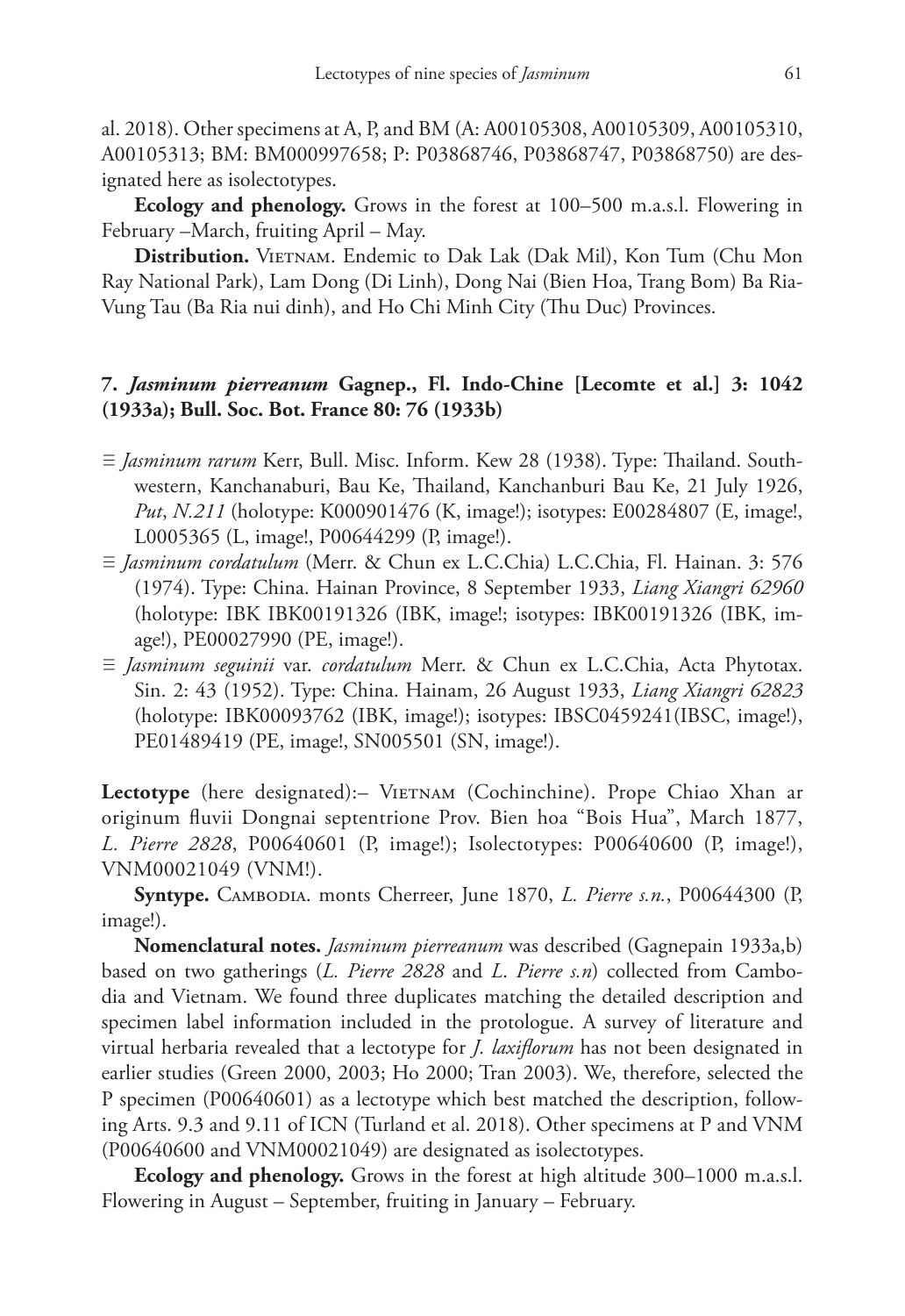Distribution. CAMBODIA, CHINA, THAILAND and VIETNAM. Hoa Bình (Mai Chau), Thua Thien-Hue (Phu Loc), Gia Lai (Kbang), Dak Lak (Dak Mil), and Dong Nai (Bien Hoa) Provinces.

## **8.** *Jasminum rufohirtum* **Gagnep., Fl. Indo-Chine [Lecomte et al.]. 3: 1057 (1933a); Bull. Soc. Bot. France 80: 77 (1933b)**

≡ *Jasminum yunnanense* Z.P.Jien ex P.Y.Pai, Acta Bot. Yunnan. 5: 66 (1983). Type: China. Yunnan, 18 April 1956, *Sino-Soviet Yunnan Joint Investigation Group* 955 (holotype: KUN0548902 (KUN, image!; isotypes: PE00027944, PE01501575, PE01501578 (PE, images!, IBSC0460998 (IBSC, image!).

Lectotype (here designated): – VIETNAM (Tonkin). Province de Sonla, Canton de Muong Mua Chan De Mai Son, 540 m, 26 May 1927, *Pételot 5032*, P00644294 (P, image!); Isolectotypes: P00644295 (P, image!), NY00297220 (NY, image!).

**Syntype.** Laos. s.loc. *H. d' Orléans s.n.*, P00644296 (P, image!).

**Nomenclatural notes.** *Jasminum rufohirtum* was described (Gagnepain (1933a,b) based on two gatherings (*Pételot 5032* and *H. d' Orléans s.n*) collected by Pételot and H. d' Orléans from north Vietnam and Laos respectively. While tracing the holotype, we found two duplicates matching the detailed description and specimen label information which are included in the protologue. A survey of literature and virtual herbaria revealed that a lectotype for *J. rufohirtum* has not been designated by the earlier workers (Miao 1992; Chang et al. 1996; Ho 2000; Tran 2003; Prachaya et al. 2004). We selected the P specimen P00644294 as a lectotype following Arts. 9.3 and 9.11 of ICN (Turland et al. 2018) as it represents the species best. The other specimens at P, and NY, are designated here as isolectotypes.

**Ecology and phenology.** Grows in the forest at altitude 200–1000 m.a.s.l. Flowering in April – May, fruiting May – July.

Distribution. CHINA, LAOS, THAILAND and VIETNAM. Son La (Muong Ma), Dien Bien (Muong Cha, Ta Chua), and Lao Cai (Bat Xat Nature Reserve) Provinces.

#### **9.** *Jasminum sinense* **Hemsl., J. Linn. Soc., Bot. 26: 80 (1889)**

- ≡ *Jasminum bodinieri* H.Lév.Repert. Spec. Nov. Regni Veg. 13: 151 (1914). Type: China. Environs de Tsin-Gay, Gan-Pin./Item envir. de Tou-Chan. Juillet 97 J. Cavalerie, 15 July 1897, *E.M.Bodinier & J.P.Laborde 1890*, Type: (syntype: E00284832 (E, image!). Environs de Kouy-yang. Mont du College, 11 September 1898, *Bodinier E.M.*, *1890* (syntype: E00284833 (E, image!).
- ≡ *Jasminum sinense* var. *septentrionale* Hand.-Mazz., Symb. Sin. 7: 1012 (1936). Type: China. Yunnan: Prov. Yünnan bor.-occid.: In silva frondosa subtropica inter vicos Tjiontson et Pipiti ad fluvium Lu-djiang (Salween) infra Tschamutong. 1700 m.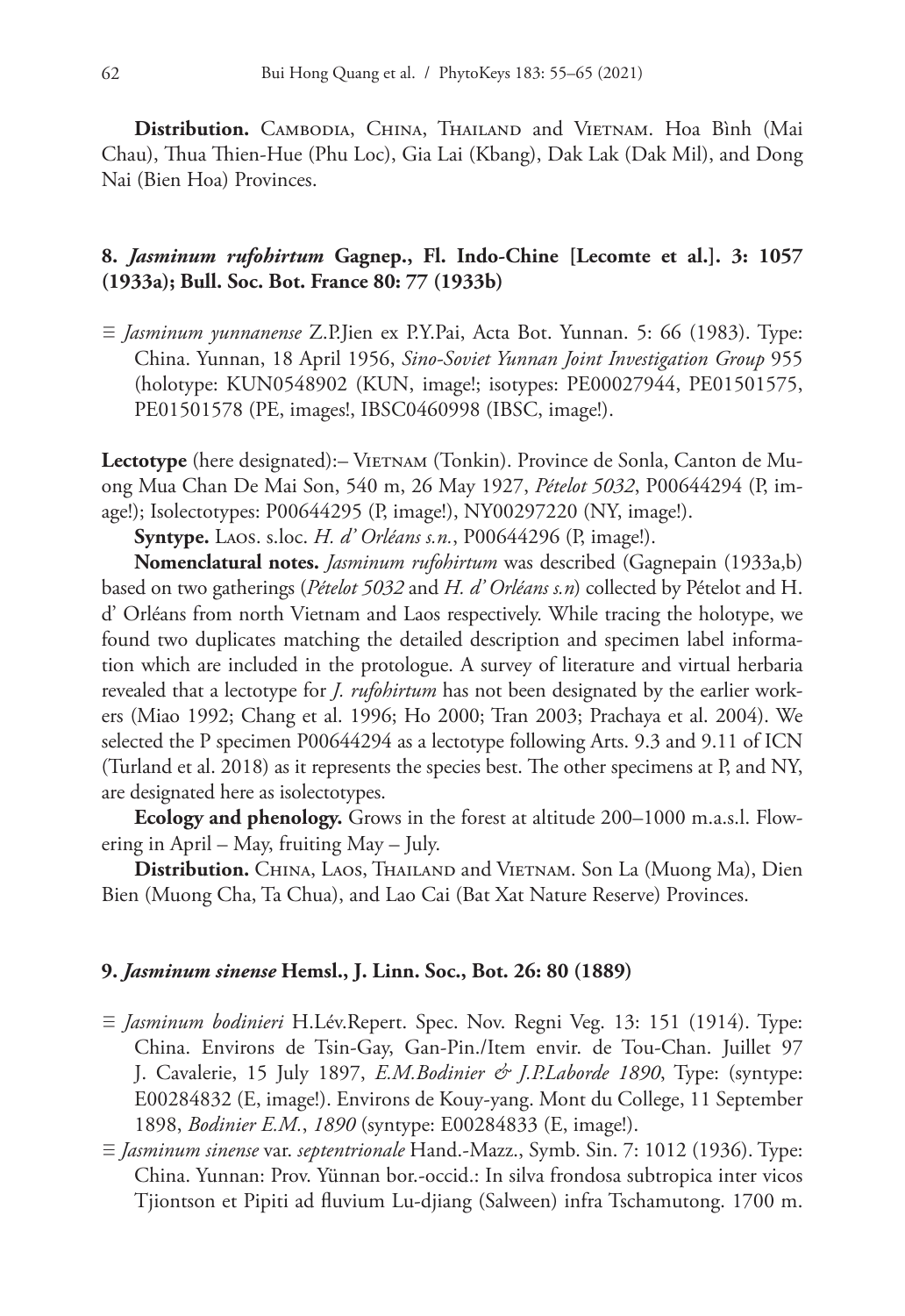asl., 17 August 1916, *Handel-Mazzetti*,*H.R.E. von*, *Handel-Mazzetti*, *Iter sinense 9848* (holotype: WU0060941 (WU, image!).

≡ *Lonicera cavaleriei* H. Lév. Repert. Spec. Nov. Regni Veg. 11(271–273): 31 (1912). Type: China. Pan-choui, route de Pin-Fa Tou-Yun., 9 April 1907, *Cavalerie J.*, *3038* (holotype: E00284831 (E, image!).

**Lectotype (**here designated):– China. Hupeh [Hubei] Nan-T'o and mountains to Northward, 1887, *A. Henry 4464*, K000901325 (K, image!); Isolectotype: K000901323 (K, image!).

Syntypes. CHINA. Hupeh [Hubei] Nan-T'o and mountains to Northward, 1887, *A. Henry 2106*, K000901324 (K, image!), US00112856 (US, image!); Kwantung [Guangdong], North river, August 1887, *Ford 114*, K000901326 (K, image!), P00640606, P00640607 (P, images!), IBSC0002797 (IBSC, image!).

**Nomenclatural notes.** Hemsley (1889) described *Jasminum sinense* based on three gatherings (*A. Henry 2106*, *4464* and *Ford 114*) from China (Hubei and Kwangtung Province). Green (1993) in one of his publications, cited these gatherings as syntypes. A survey of literature and multiple herbaria revealed that a lectotype for *J. sinense* has not been designated in earlier studies (Green 1993, Chang et al. 1996, and Bui et al. 2013). While looking for the original materials, we found eight specimens of these collections deposited in IBSC, K, P and US (IBSC0002797, K000901323, K000901324, K000901325, K000901326, P00640606, P00640607 and US00112856). One of the sheets at K holds Henry's two gatherings 4464 and 2106, together with barcodes K000901323 and K000901324, respectively. We, therefore, selected Henry's collection (No. 4464; K000901325) at K as lectotype because it represents the species best and has a complete original label, following Arts. 9.3 and 9.11 of ICN (Turland et al. 2018). Although K000901323 is also a complete and flowering specimen, it was selected as an isolectotype to avoid any confusion which the two gatherings on the same sheet (K000901323 and K000901324) may create. The remaining specimens are designated here as syntypes.

**Ecology and phenology.** Grows in the forest at a high altitude of 800–2000 m.a.s.l. Flowering in June – August, fruiting in September – November.

Distribution. CHINA and VIETNAM. Ha Giang Province (Pho Bang).

#### **Acknowledgements**

We thank the directors and curators of A, BM, E, HN, IBK, IBSC, K, KUN, LE, MW, NY, P, PE, S, SING, SN, US, VNM, and WU for access to specimens and provision of images. RKC is grateful to the Director of Agharkar Research Institute for facilities and encouragement. The research of BHQ was funded by Vietnam National Foundation for Science and Technology Development (NAFOSTED) under grant number 106.03–2017.300, and by the Vietnam Academy of Science and Technology (VAST) under the project No. VAST 04.03/20–21. This research was supported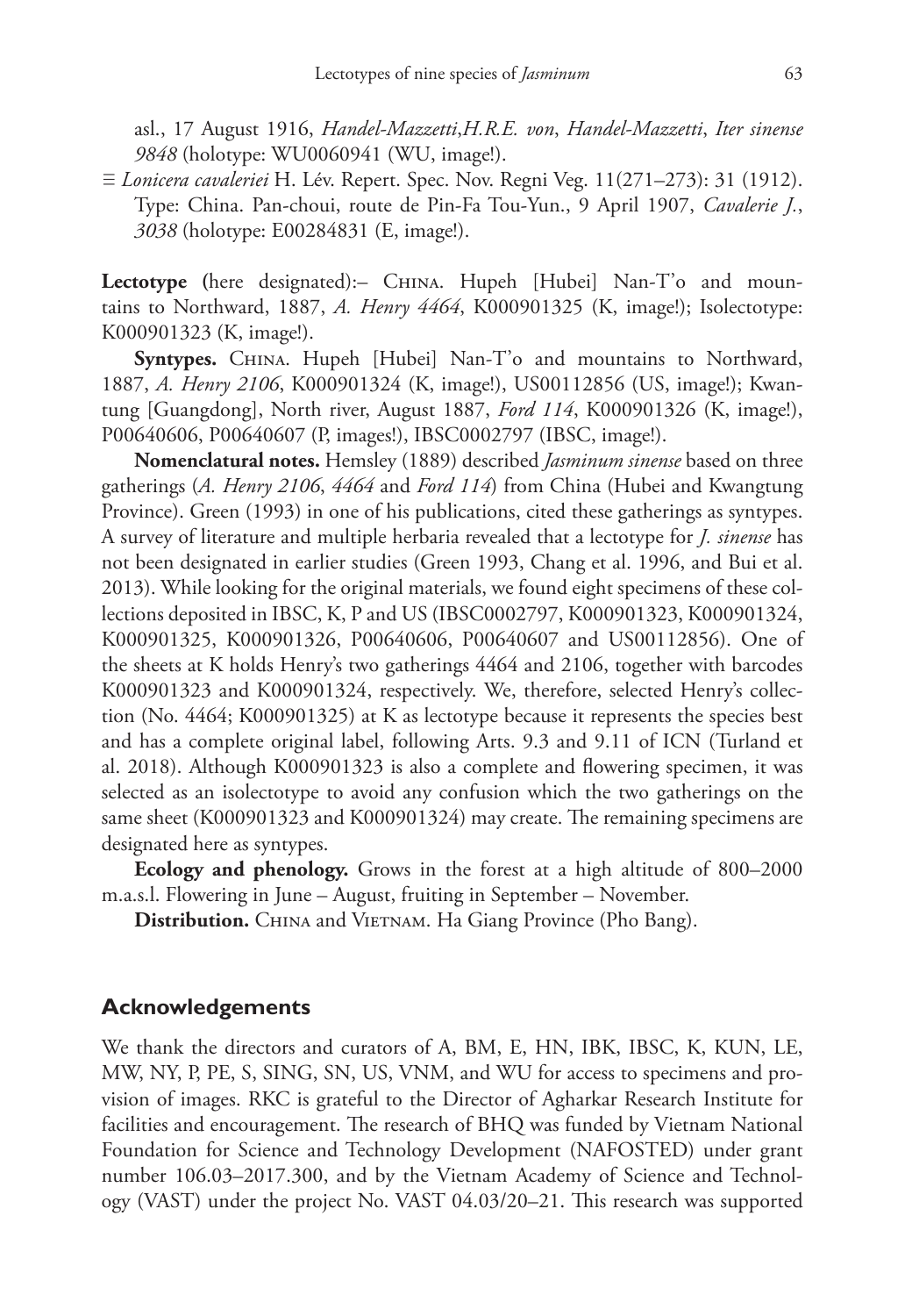by the Bio & Medical Technology Development Program of the National Research Foundation (NRF), South Korea, funded by the Korean government (MSIT) (NRF-2017M3A9A507020221). We also thank Dr K.N. Gandhi, Sr. Nomenclature Registrar, Harvard University, for his help related to the nomenclature. Insightful comments received from the reviewers aided our work and the subject editor Dr Alan Paton is gratefully acknowledged for substantially improving the quality of this manuscript.

#### **References**

- Bui HQ (2020) *Jasminum kontumense* (Oleaceae), a new species from Vietnam. Annales Botanici Fennici 57(4–6): 211–215. <https://doi.org/10.5735/085.057.0425>
- Bui HQ, Anh TP, Chinh VT (2013) Study on the section trifoliata DC. (*Jasminum* L. –Oleaceae) in Vietnam. Journal of Biology 35: 429–434. [https://doi.org/10.15625/0866-7160/](https://doi.org/10.15625/0866-7160/v35n4.3770) [v35n4.3770](https://doi.org/10.15625/0866-7160/v35n4.3770)
- Bui HQ, Choudhary RK, Chinh VT, Bach TT, Du VN, Lee J (2016) *Jasminum vietnamense* (Oleaceae), a new species from Vietnam. Annales Botanici Fennici 53(5–6): 410–414. <https://doi.org/10.5735/085.053.0614>
- Bui HQ, Choudhary RK, Jia D, Long FF, Yi GW, Nuraliev MS (2019) *Jasminum pedunculatum* (Oleaceae) revisited: Lectotypification, new synonym and new data on distribution. Annales Botanici Fennici 56(1–3): 181–189. <https://doi.org/10.5735/085.056.0122>
- Chang MC, Chu LC, Qiu LQ, Green PS (1996) *Jasminum*. In: Wu ZY, Raven PH (Eds) Flora of China (Vol. 15) Science Press, Beijing & Missouri Botanical Garden Press, St. Louis, 272–319.
- Chia LC (1952) Jasmina sinensia. Journal of Systematics and Evolution 2(1): 20–64. [https://](https://www.jse.ac.cn/EN/Y1952/V2/I1/20) [www.jse.ac.cn/EN/Y1952/V2/I1/20](https://www.jse.ac.cn/EN/Y1952/V2/I1/20)
- Cho SH, Chang P, Kim YD (2016) A checklist for the seed plants of Cambodia. National Institute of Biological Resources, Ministry of Environment, Incheon, 272 pp.
- Gagnepain F (1933a) *Jasminum*. In: Lecomte H (Ed.) Flore Générale de L'Indochine. (Vol. 3). Masson et Cie, Paris, 1034–1059.
- Gagnepain F (1933b) Oléacées nouvelles d'Indochine. Bulletin de la Société Botanique de France 80(1): 73–78. <https://doi.org/10.1080/00378941.1933.10833824>
- Govaerts R, Green PS (2021) World checklist of Oleaceae. Kew: Royal Botanic Gardens. Available from:<https://wcsp.science.kew.org/>[accessed 23.03.2021]
- Green PS (1993) *Jasminum sinense* in Oleaceae. The Kew Magazine 10(3): 113–116. [https://](https://doi.org/10.1111/j.1467-8748.1993.tb00029.x) [doi.org/10.1111/j.1467-8748.1993.tb00029.x](https://doi.org/10.1111/j.1467-8748.1993.tb00029.x)
- Green PS (1995) New Species and Combinations in *Jasminum*, Especially from Thailand. Studies in the Genus *Jasminum* (Oleaceae): XIV. Kew Bulletin 50(3): 567–580. [https://doi.](https://doi.org/10.2307/4110327) [org/10.2307/4110327](https://doi.org/10.2307/4110327)
- Green PS (1999) A New Species of *Jasminum* from Laos. Studies in the Genus *Jasminum* (Oleaceae): XVI. Kew Bulletin 54(2): 394.<https://doi.org/10.2307/4115816>
- Green PS (2000) *Jasminum*. In: Santisuk T, Larsen K (Eds) Flora of Thailand (Vol. 7(2)). The Forest Herbarium, Royal Forest Department, Bangkok, 271–340.